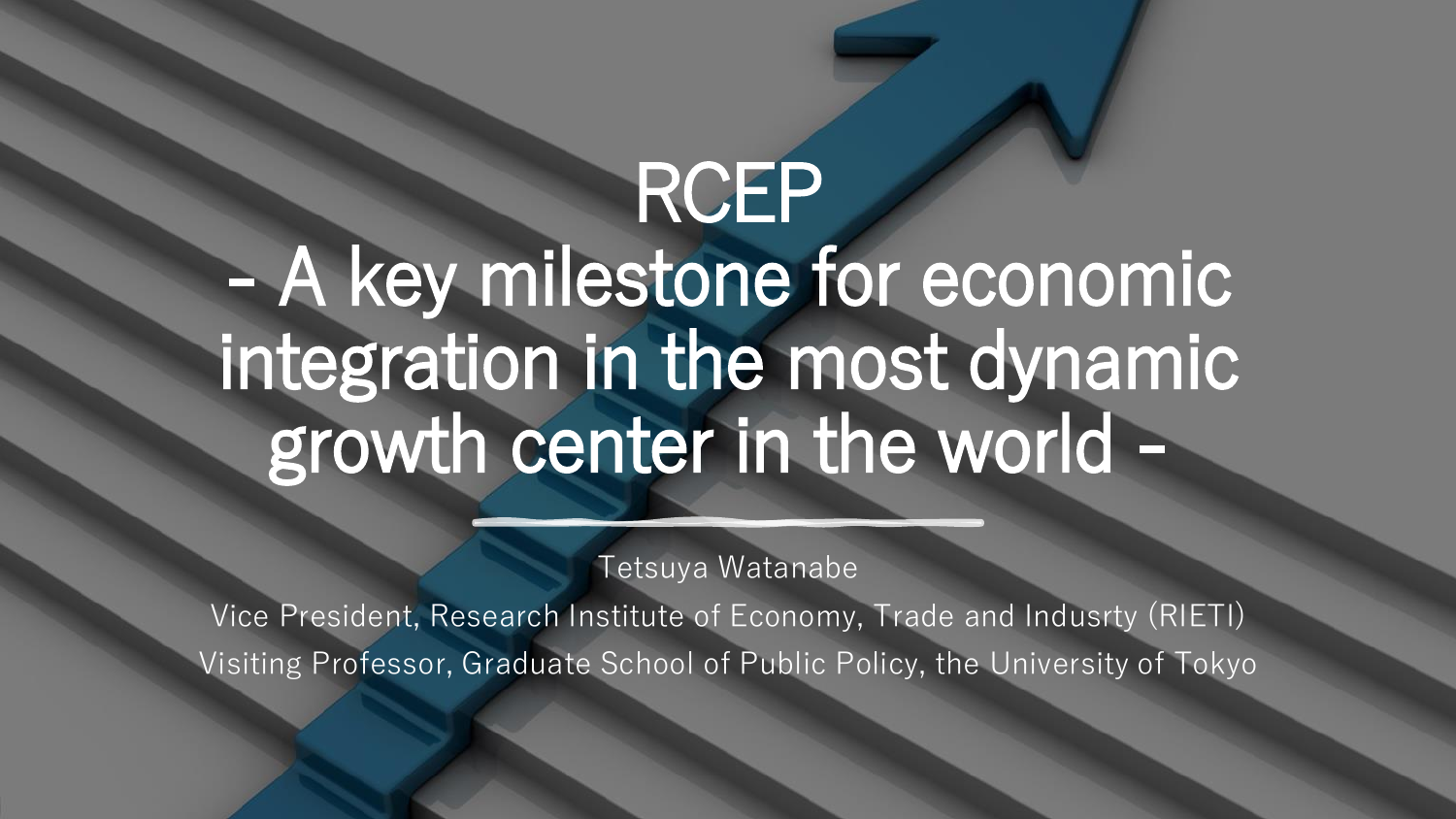## The changing global and regional landscape

The US-China tensions; Decoupling of supply chains?

- The crisis in Ukraine further increased geopolitical uncertainty.
- ❑ Covid-19 and the Pandemics; Exposed vulnerability of supply chains and heightened calls for protectionism and reshoring.
- Digitalization as a drive of trade and investment.
- Decarbonization of supply chains; The growing demand by consumers to decarbonize supply chains, starting from exploitation of natural resources, production of industrial goods to transportation.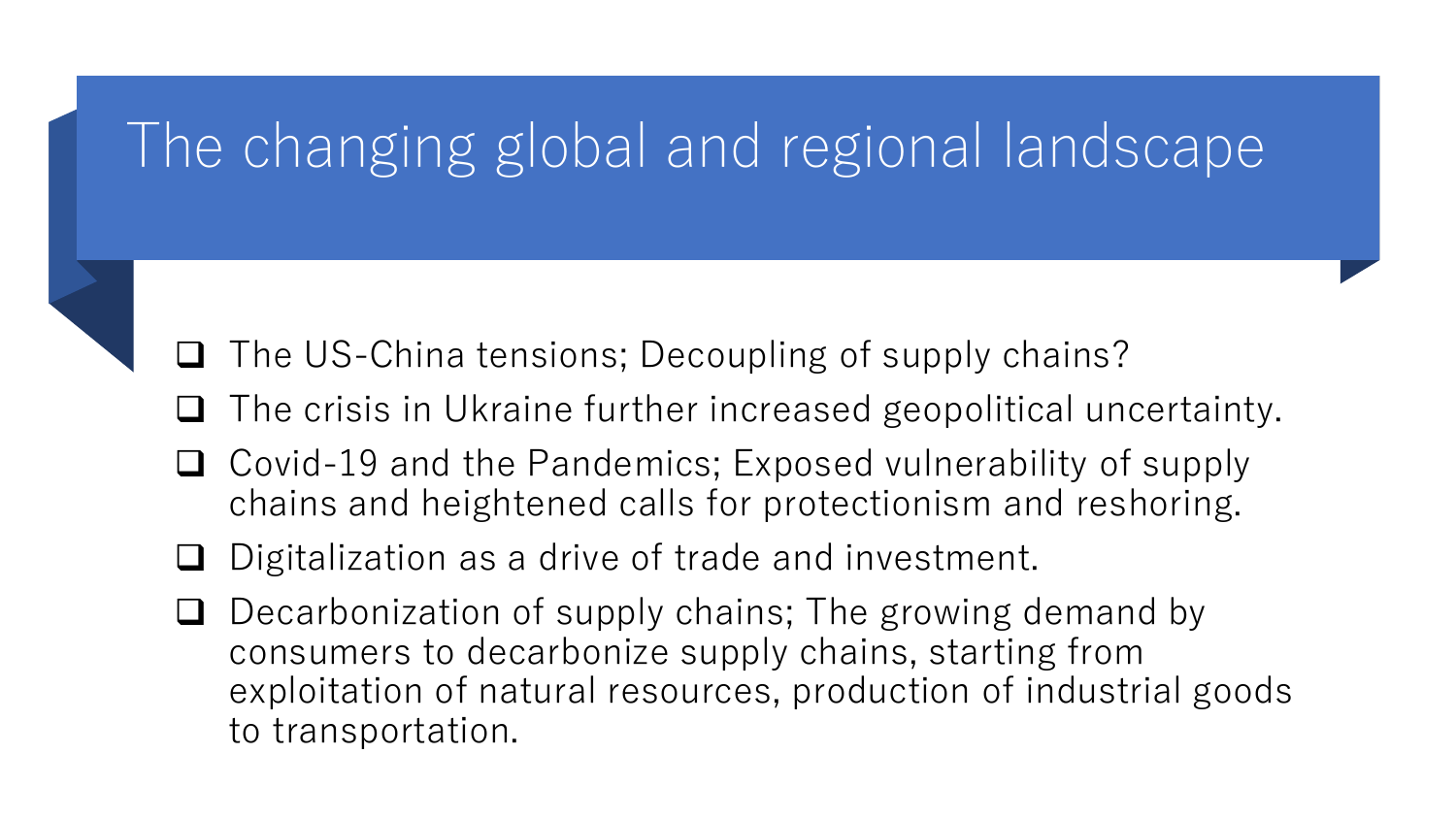#### RCEP- A key driver of economic integration and economic dynamism

❑RCEP is largest regional pact in terms of GDP, trade volume, foreign direct investment and population, connecting the most dynamic growth center in the world.

- GDP: 29% of the global GDP
- Export value: 29%
- Population: 30%

❑ASEAN: 6% growth/year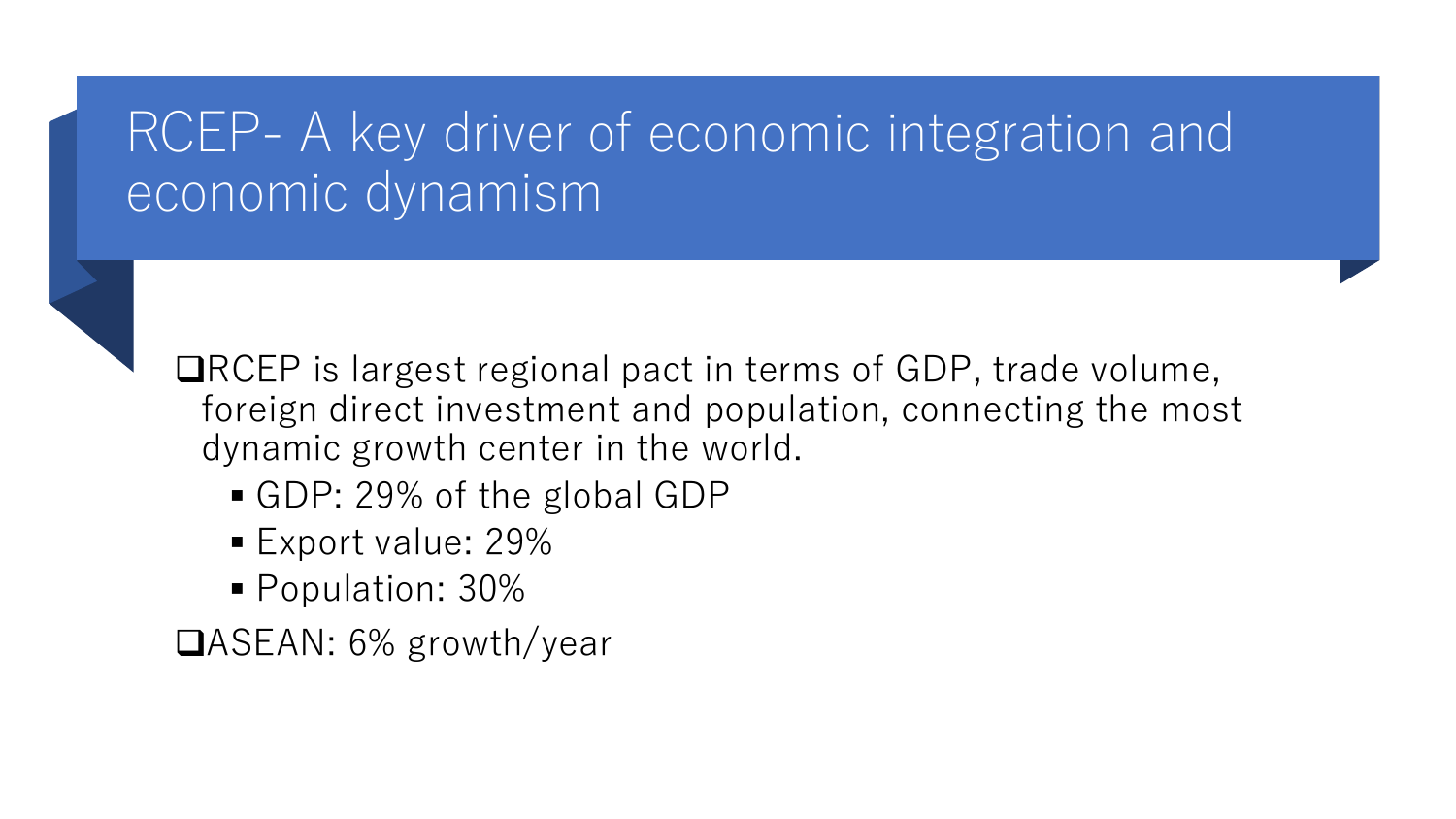## RCEP- A valued source of peace and stability

❑Economic integration plays a critical role in promoting peace and security.

- ❑RCEP is a valued source of security for the region and the world amid geopolitical turbulence by wrapping major economies in more interdependence and a rule- based approach.
- ❑RCEP is an ASEAN initiative and anchors in ASEAN institutional arrangements.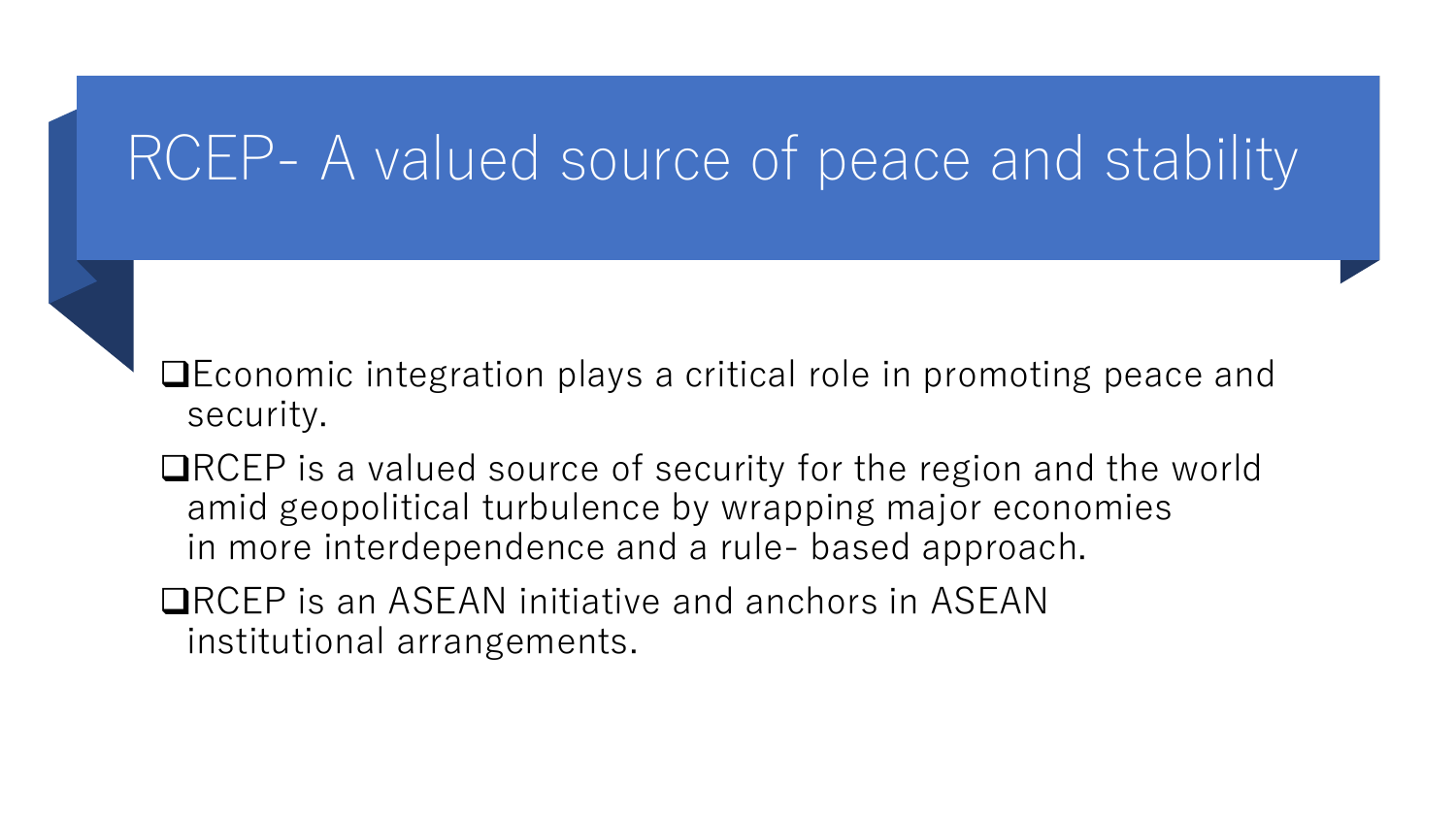#### Economic impact of RCEP



❑Strengthened connectivity by reducing border measures

- Eliminations and reductions of Tariffs and non-tariff measures
- Facilitating custom procedures
- Providing common rules of origins

❑Promotion of service and investment across the region

❑Enabling cross-border digital trade

❑Providing protection of intellectual properties of TRIPS+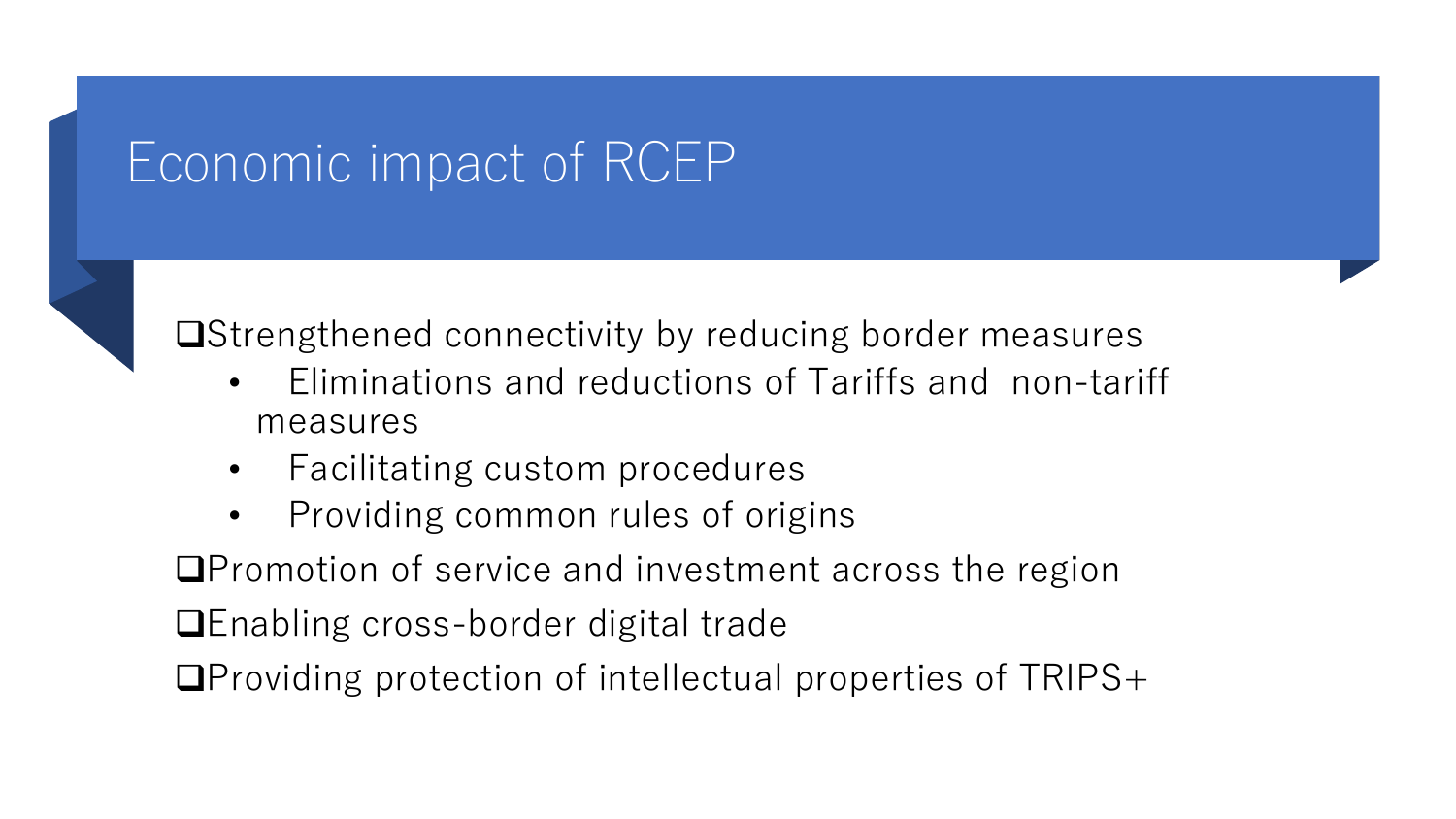#### DX in ASEAN



#### ❑Opportunities for leap-frog?

- Cashless payment and fintec
- Ecommerce, ride-hailing, food delivery
- Game and entertainment
- Consumer and micro-finance
- Smart cities

❑IT Platformers in ASEAN

• Grab, SEA (Singapore), Gojek (Indonesia), MoMo (Vietnam)

❑A large and youthful population equipped with smart phones

❑ASEAN Digital Master Plan 2025